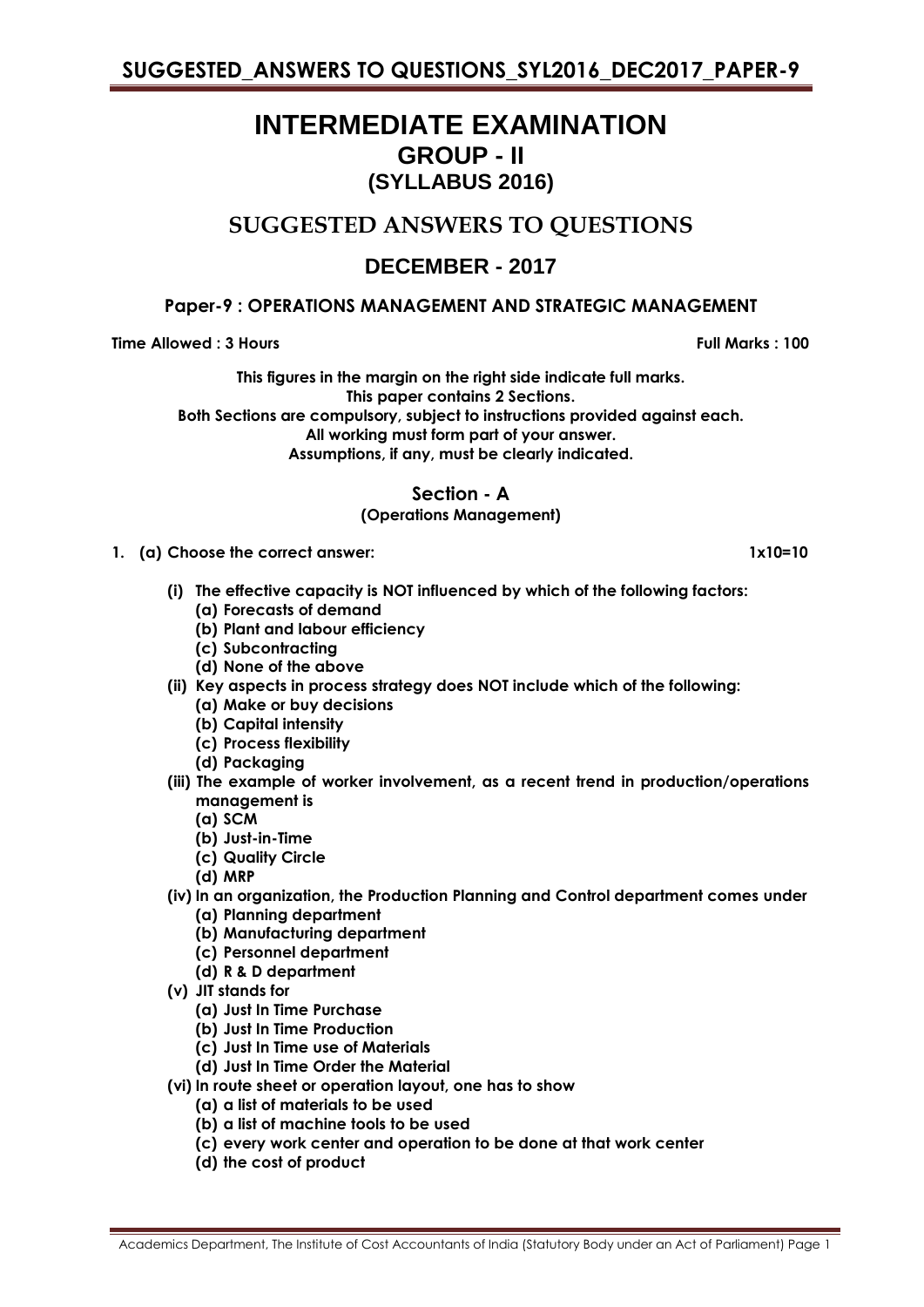- **(vii) One of the important charts used in Programme control is**
	- **(a) Material chart**
	- **(b) Gantt chart**
	- **(c) Route chart**
	- **(d) Inspection chart**
- **(viii)Production planning in the intermediate range of time is termed as**
	- **(a) Production planning.**
		- **(b) Long range production planning.**
		- **(c) Scheduling.**
		- **(d) Aggregate planning.**
- **(ix) Preventive maintenance is useful in reducing**
	- **(a) Inspection Cost**
	- **(b) Cost of premature replacement**
	- **(c) Shutdown Cost**
	- **(d) Set-up Cost of machine**
- **(x) Which one of the following standards is associated with the "Quality Assurance in Production and Installation"?**
	- **(a) ISO 9001**
	- **(b) ISO 9002**
	- **(c) ISO 9003**
	- **(d) ISO 9004**

#### **(b) Match Column A with Column B: 1x6=6**

**Column A Column B (A) Fixture (i) Conversion of Inputs into outputs (B) Process layout (ii) Network Analysis (C) Capital Intensity (iii) General purpose machines (D) Operations Management (iv)Mix of equipment and labour which will be used by the firm (E) Crashing (v) Appliance for holding the work (F) Less prone to Obsolescence (vi)Grouping together of similar machines in one department**

**(c) State whether the following statements are 'True' or 'False': 1x6=6**

- **(i) Customer service is a key objective of operations management.**
- **(ii) In general short term forecasting will be more useful in production planning.**
- **(iii) If the total float value is zero, it means the resources are just sufficient to complete the activity without any delay.**
- **(iv) Job Evaluation is a systematic approach to ascertain the labour worth of a job.**
- **(v) Load control is typically found wherever a particular bottleneck machine does not exist in the process of manufacturing.**
- **(vi) The term "aesthetics" which appeals to the human sense does not add value to the product.**

#### **Answer:**

| (a) | (i)    | (d) |
|-----|--------|-----|
|     | (ii)   | (d) |
|     | (iii)  | (c) |
|     | (iv)   | (b) |
|     | (v)    | (b) |
|     | (vi)   | (c) |
|     | (vii)  | (b) |
|     | (viii) | (d) |
|     | (ix)   | (c) |
|     | (x)    | (b) |
|     |        |     |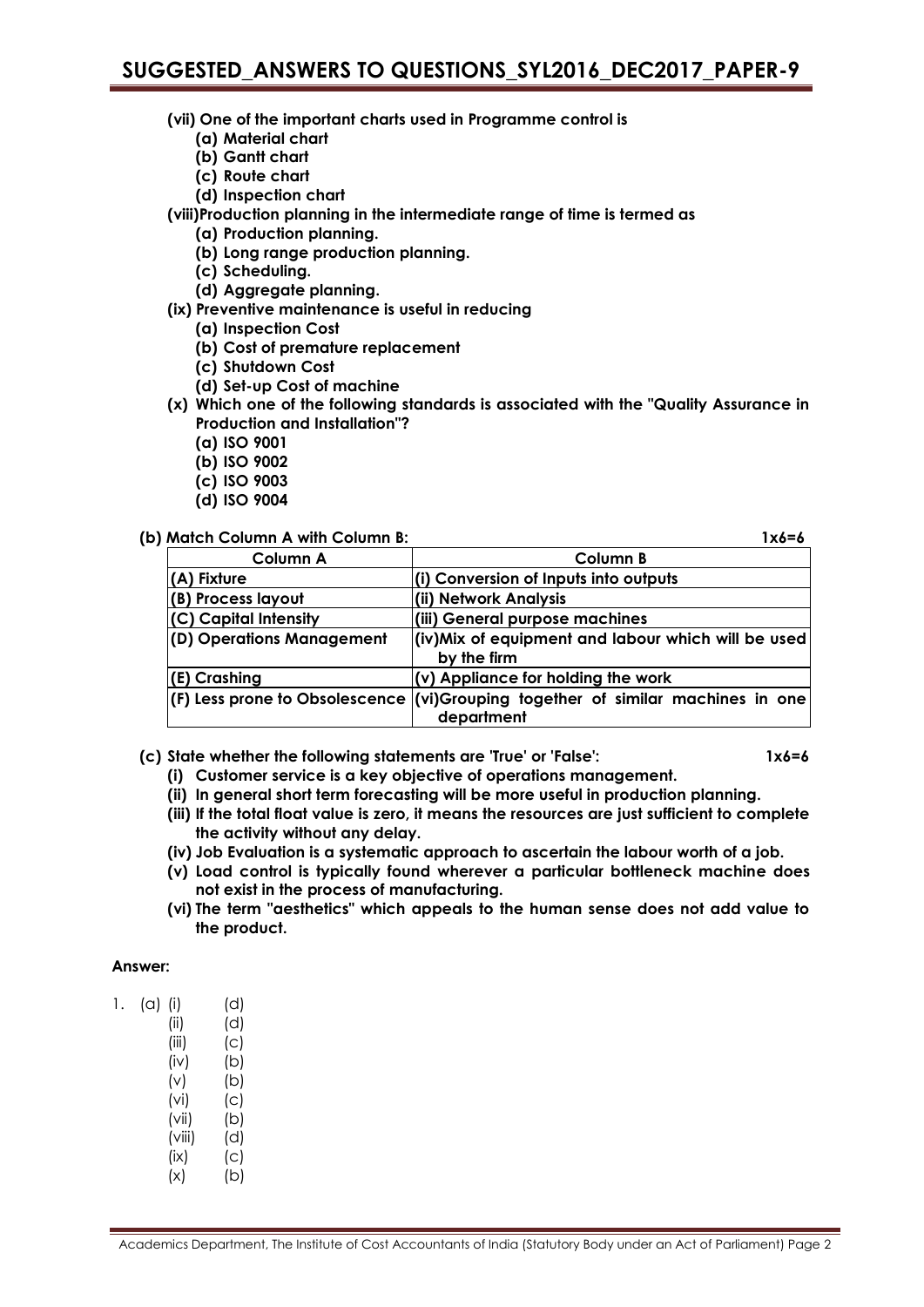(b)

| (A) Fixture                    |       | $(v)$ Appliance for holding the work                               |
|--------------------------------|-------|--------------------------------------------------------------------|
| (B) Process layout             | (vi)  | Grouping together of similar machines in one<br>department         |
| (C) Capital Intensity          |       | (iv) Mix of equipment and labour which will be<br>used by the firm |
| (D) Operations Management      | (i)   | Conversion of Inputs into outputs                                  |
| (E) Crashing                   | (ii)  | Network Analysis                                                   |
| (F) Less prone to Obsolescence | (iii) | General purpose machines                                           |

- (c) (i) True
	- (ii) True
	- (iii) True
	- (iv) True
	- (v) False
	- (vi) False

#### **2. Answer any three questions from the following: 16×3=48**

- **(a) Briefly explain the characteristics of the modern production system. 7**
- **(b) A firm has four work centres, A, B, C & D, in series with individual capacities in units per day shown in the figure below.**

**Work Centres**



**(iii) What is the system efficiency? 9**

#### **Answer:**

- 2. (a) 'The production management of today presents certain characteristics which make it look totally different from what it was during the past as follows:
	- 1. **Manufacturing as Competitive Advantage:** In the past production was considered to be like any other function in the organisation. When the demand was high and production capacities were inadequate, the concern was to somehow muster all inputs and use them to produce goods which would be grabbed by market. But today's scenario is contrasting. Plants have excess capacities, competition is mounting and firms look and gain competitive advantage to survive and succeed. Production system offers vast scope to gain competitive edge and firms intend to exploit the potential. Total Quality Management (TQM), Time-Based Competition, Business Process Re-engineering (BPRE), Just-in-Time (JIT), Focused Factory, Flexible Manufacturing Systems (FMS), Computer Integrated Manufacturing (CIM), and The Virtual Corporation are some techniques which the companies are employing to gain competitive advantage.
	- 2. **Services Orientation:** Service sector is gaining greater relevance these days. The production system, therefore, needs to be organised keeping in mind the peculiar requirements of the service component. The entire manufacturing needs to be geared to serve (i) intangible and perishable nature of the services, (ii)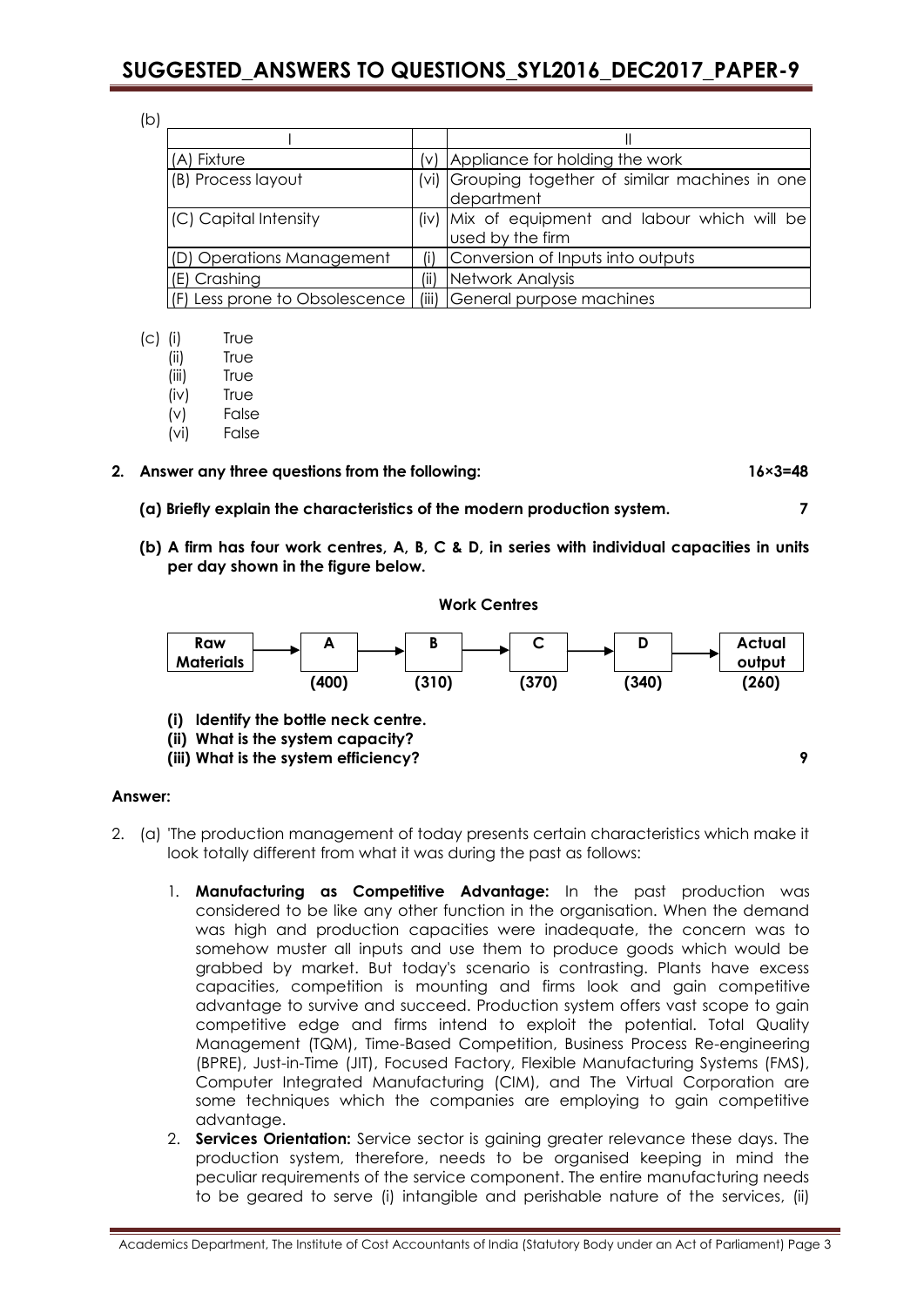constant interaction with clients or customers, (iii) small volumes of production to serve local markets, and (iv) need to locate facilities to serve local markets. There is increased presence of professionals on the production, instead of technicians and engineers.

- 3. **Disappearance of Smokestacks:** Protective labour legislation, environmental movement and gradual emergence of knowledge based organisations have brought total transformation in the production system. Today's factories are aesthetically designed and built, environment friendly - in fact, they are homes away from homes. Going to factory every day is no more excruciating experience, it is like holidaying at a scenic spot.
- 4. **Small has Become Beautiful:** It was E.F. Schumacher who, in his famous book Small is Beautiful, opposed giant organisations and increased specialisation. He advocated instead, intermediate technology based on smaller working units, community ownership, and regional workplaces utilising local labour and resources. For him, small was beautiful. Businessmen, all over the world, did not believe in Schumacher's philosophy. Inspired by economies of scale, industrialists went in for huge organisations and mass production systems.
- (b) (i) The bottle neck centre is the work centre having the minimum capacity. Hence, work centre 'B' is the bottleneck centre.
	- (ii) System capacity is the maximum units that are possible to produce in the system as a whole. Hence, system capacity is the capacity of the bottle neck centre i.e., 310 units.
	- (iii) System efficiency = Actual output/ System capacity

 $=$  (260/310) x 100 (i.e., maximum possible output) = 83.87%

- **3. (a) Discuss about the following process types to be implemented by a Production Manager as a strategy: 3+4=7**
	- **(i) Batch Process,**
	- **(ii) Repetitive Process.**
	- **(b) Workers come to a tool store room to enquire about special tools (required by them) for accomplishing a particular project assigned to them. The average time between the two arrivals is 60 seconds and the arrivals are assumed to be in Poisson distribution. The average service time (of the tool room attendant) is 48 seconds.**

#### **Determine: 3x3=9**

- **(i) Average Queue Length**
- **(ii) Average Length of non-empty queues**
- **(iii) Average number of workers in system including the worker being attended**

#### **Answer:**

- 3. (a) **(i) Batch process:** Batch processing is used when a moderate volume of goods or services is required and also a moderate variety in products or services. A batch process differs from the job process with respect to volume and variety. In batch processing, volumes are higher because same or similar products or services are repeatedly provided, examples of products produced in batches include paint, ice cream, soft drinks, books and magazines.
	- **(ii) Repetitive process:** This is used when higher volumes of more standardised goods or services are needed. This type of process is characterised by slight flexibility of equipment (as products are standardised) and generally low labour skills. Products produced include automobiles, home appliances, television sets, computers, toys etc. Repetitive process is also referred to as line process as it includes production lines and assembly lines in mass production. Resources are organised around a product or service and materials move in a line flow from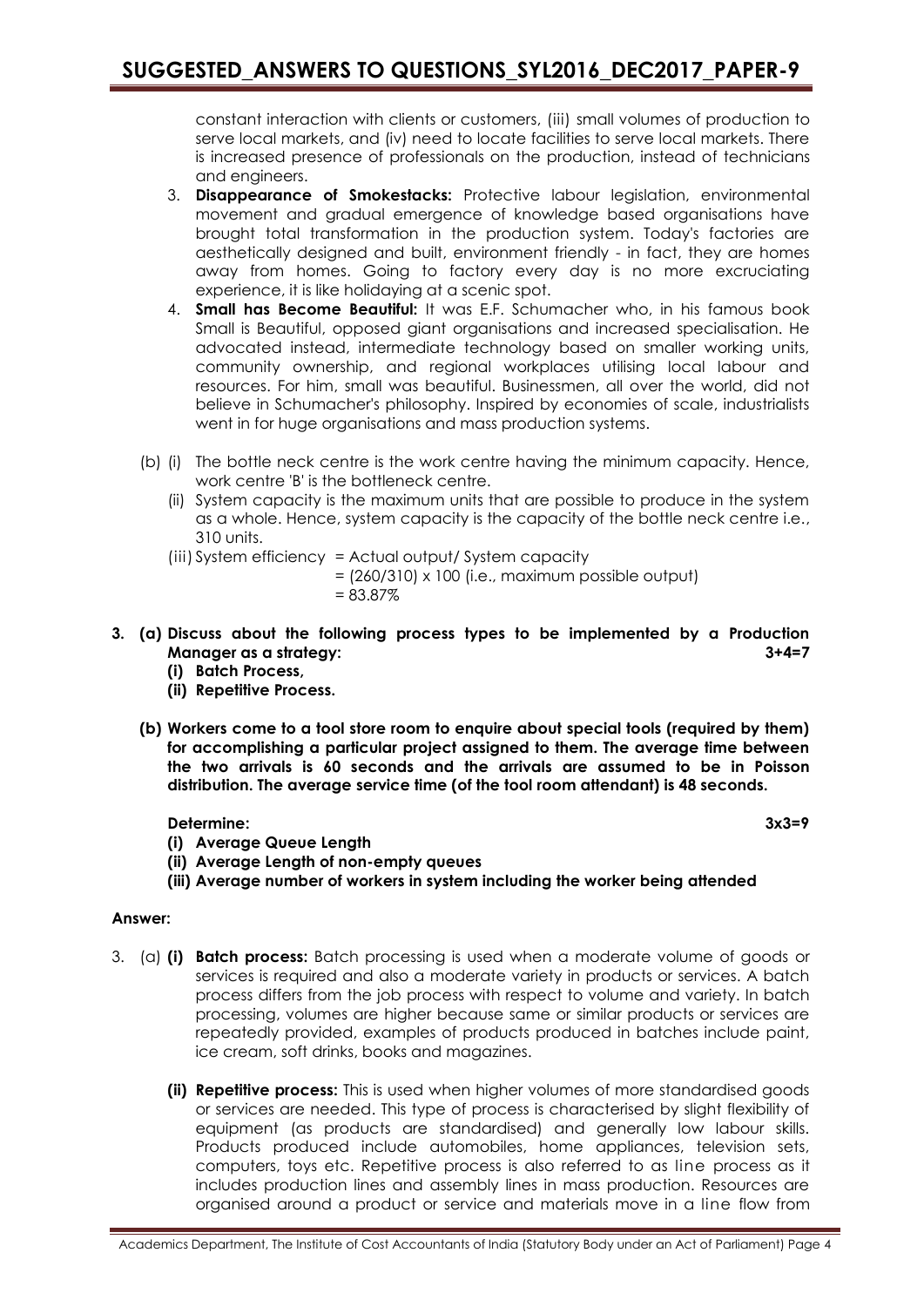one operation to the next according to a fixed sequence with little work-inprogress inventory. This kind of process is suitable to "manufacture-to-stock" strategy with standard products held in finished goods inventory. However, "assemble-to-order" strategy and "mass customisation" are also possible in repetitive process.

- (b) Arrival Rate:  $\lambda = 60/60$  per second = 1 per minute Service Rate:  $\mu = 60/48$  per second= 1.25 per minute
	- (i) Average Queue Length:  $L_q = (\lambda/\mu) \times [\lambda/(\mu \lambda)]$  = (1/1.25)x[(1/(1.25 1)]  $=1/(1.25 \times 0.25)$  = 16/5 = 3.2 workers
	- (ii) Average Length of non-empty queues: L<sub>n</sub> = [ $\mu/(\mu - \lambda)$ ] = 1.25/(1.25-1) = 1.25/0.25 = 5 workers
	- (iii) Average number of workers in system: L<sub>s</sub> =  $[\lambda/(\mu - \lambda)] = 1/(1.25-1) = 1/0.25 = 4$  workers
- **4. (a) The below Table shows the time remaining (number of days until due date) and the work remaining (number of days' work) for 5 jobs which were assigned the Letters A to E as they arrived to the shop. Sequence these jobs by priority rules viz., 2x5=10 (i) FCFS (ii) EDD (iii) LS (iv) SPT (v) LPT.**

| Job | Number of days until due date   Number of days' work remaining |
|-----|----------------------------------------------------------------|
|     |                                                                |
|     |                                                                |
|     |                                                                |
|     |                                                                |
|     |                                                                |

**(b) A department works on 8 hours shift, 285 days a year and has the usage data of a machine, as given below:**

|     | Product   Annual Demand (units)   Processing time (Standard time in hours) |
|-----|----------------------------------------------------------------------------|
| 360 | 7-0                                                                        |
| 435 | ה-5                                                                        |
| 570 |                                                                            |

**Calculate:**

- **(i) Processing time needed in hours to produce products A, B and C,**
- **(ii) Annual production capacity of one machine in standard hours, and**
- **(iii) Number of machines required. 2×3=6**

#### **Answer:**

4. (a) Numerical: The below Table shows the time remaining

|  | Job Number of days until due date Number of days work remaining |
|--|-----------------------------------------------------------------|
|  |                                                                 |
|  |                                                                 |
|  |                                                                 |
|  |                                                                 |
|  |                                                                 |

- (i) FCFS (First come first served): Since the jobs are assigned letters A to E as they arrived to the shop, the sequence according to FCFS priority rule is ABCDE.
- (ii) EDD (Early Due Date job first) rule: Taking into account the number of days until due date, the sequence of jobs as per EDD rules is B C D E A ( 4 5 6 8 9).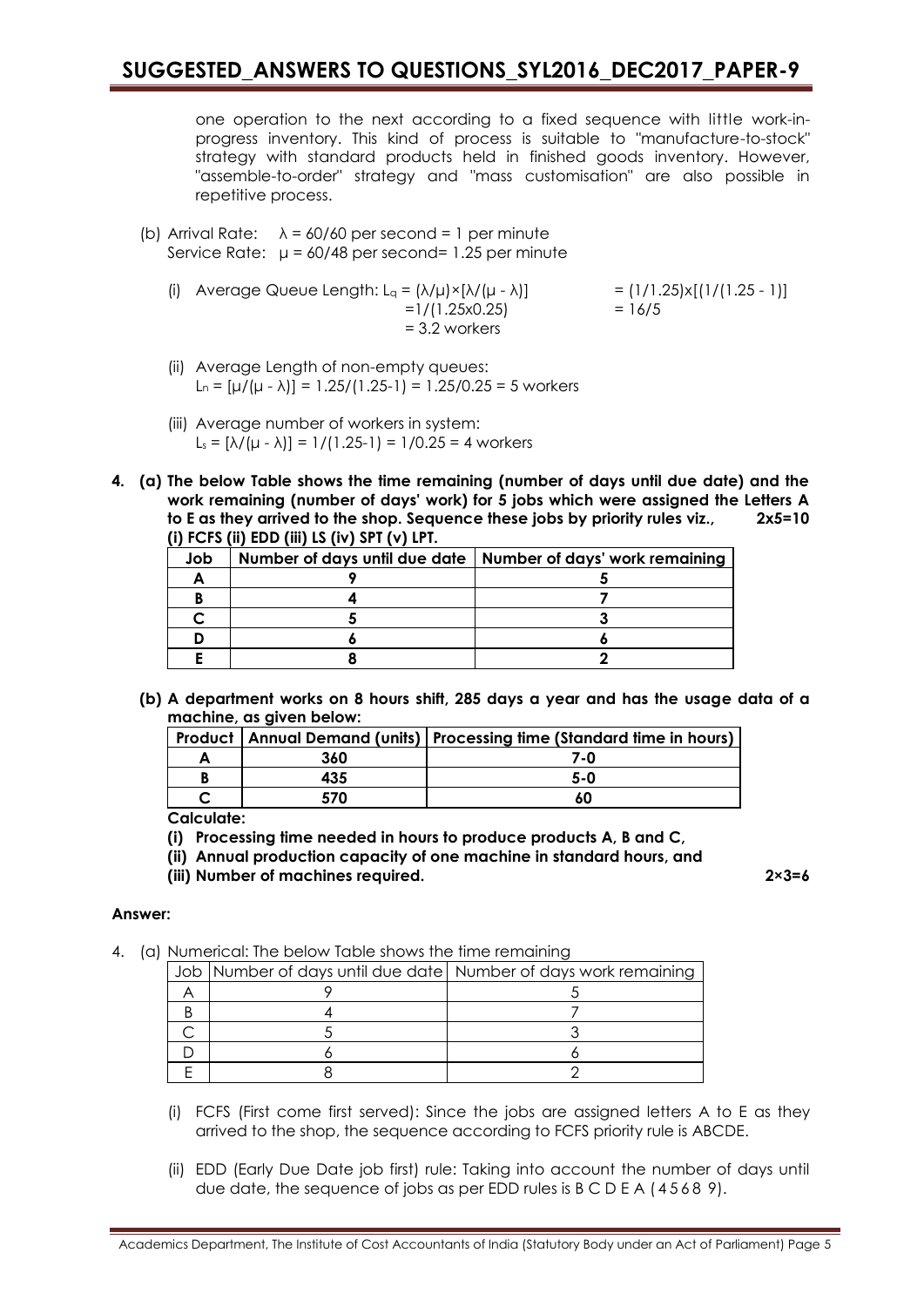(iii) L.S. (Least slack) rule also called as Minimum slack rule. Calculation of slack:

Slack = (Number of days until due date) - (Number of days work remaining)

| Job          | Slack              | (Days)        |
|--------------|--------------------|---------------|
|              | $9 - 5$            | $=4$          |
|              | $4 - 7$            | $\equiv (-3)$ |
| C            | $5 - 3$            | $=2$          |
|              | $6 - 6$            | $= 0$         |
| F            | $8 - 2$            | $=$ 6         |
| $Sequence =$ | B D C A E          |               |
|              | $(-3 \ 0 \ 2 \ 4)$ | -61           |

(iv) SPT (Shortest Processing Time job first) also referred as SOT (Shortest Operation time job First) rule or MINPRT (Minimum Processing time job first) rule. Sequence: E C A

|  | E C A D B         |  |
|--|-------------------|--|
|  | $(2\;3\;5\;6\;7)$ |  |

(v) LPT (Longest Processing time job first) also referred to as LOT (Longest operation time job first) rule.

| Sequence: |  | B D A C E             |  |
|-----------|--|-----------------------|--|
|           |  | $(7 \t6 \t5 \t3 \t2)$ |  |

(b) (i) The processing time needed in hours to produce products A, B and C in the quantities demanded visiting the standard time data;

|         | Product   Annual Demand   Processing time (Standard | Processing time        |
|---------|-----------------------------------------------------|------------------------|
| (units) | time in hours)                                      | needed (hours)         |
| 360     |                                                     | $360 \times 7 = 2,520$ |
| 435     | 5.0                                                 | $435 \times 5 = 2,175$ |
| 570     |                                                     | $570 \times 6 = 3,420$ |
|         |                                                     | Total = $8,115$ hrs.   |

- (ii) Annual production capacity of one machine in standard hours =  $8 \times 285 = 2,280$ hours/year
- (iii) Number of machines required = Work load per year/Production capacity per machine = 8,115/2,280 = 3.5592 machines = 4 Machines
- **5. (a) A Public Transport Company is experiencing the following number of breakdowns for months over the past 2 years in their new fleet of vehicles:**

| <b>Number of breakdowns</b>    |  |  |  |
|--------------------------------|--|--|--|
| Number of months this occurred |  |  |  |

Each breakdown costs the company an average of  $\bar{\tau}$  2,500. For a cost of  $\bar{\tau}$  1,700 per **month, preventive maintenance can be carried out to limit the breakdowns to an average of one per month. Which policy is suitable for the company? 10**

**(b) Draw the network for the following activities and find critical path and total duration of the project. 2+2+2=6**

| <b>Activity</b> | <b>Duration (months)</b> |
|-----------------|--------------------------|
| $1 - 2$         | $\mathbf{2}$             |
| $2 - 3$         | 3                        |
| $2 - 4$         |                          |
| $3 - 4$         | $\mathbf 2$              |
| $4 - 5$         | 3                        |
| $5 - 6$         | $\mathbf 2$              |
| $5 - 7$         | Δ                        |
| $6 - 8$         |                          |
| $7 - 8$         | 3                        |
| 8-9             |                          |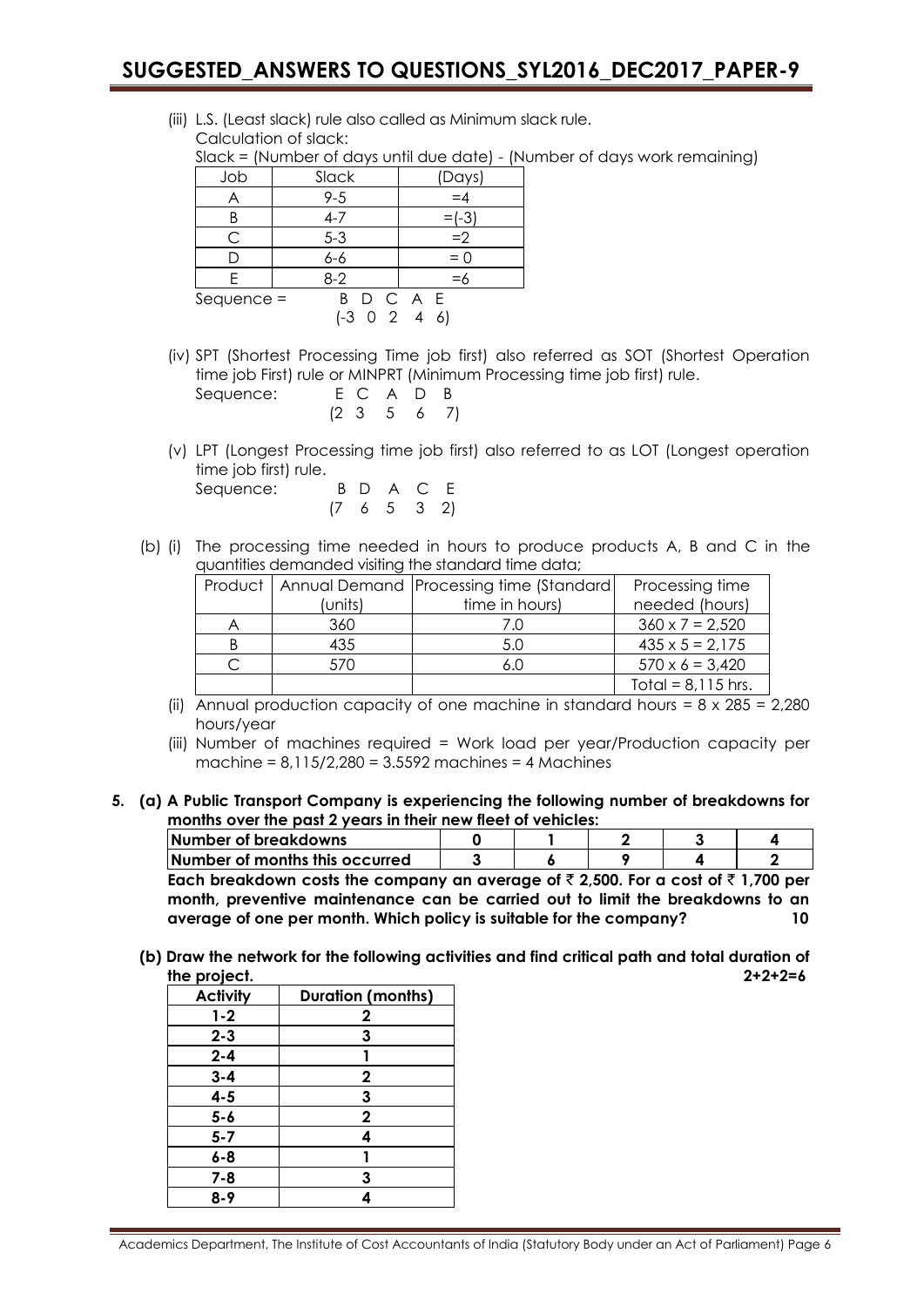#### **Answer:**

**5.** (a) After converting the frequencies to a probability distribution and determining the expected cost/month of breakdowns, we get:

| Number of breakdowns Frequency in months Frequency in percent   Expected value |                |              |
|--------------------------------------------------------------------------------|----------------|--------------|
|                                                                                | $3/24 = 0.125$ |              |
|                                                                                | $6/24 = 0.25$  | 0.25         |
|                                                                                | $9/24 = 0.375$ | 0.75         |
|                                                                                | $4/24 = 0.167$ | 0.5          |
|                                                                                | $2/24 = 0.083$ | 0.334        |
|                                                                                | Total : 1      | Total: 1.834 |

Breakdown cost per month; Expected cost =  $1.834 \times \overline{5}$  2500 =  $\overline{5}$  4,585. Preventive maintenance cost per month: - Average cost of one breakdown/month =  $\overline{\xi}$  2,500 Maintenance contract cost/month =  $\bar{z}$  1,700 Total = ₹ 4,200.

Thus, preventive maintenance policy is suitable for the firm.

(b) Network diagram:



| Paths                           | Duration (months)                |
|---------------------------------|----------------------------------|
| $1 - 2 - 3 - 4 - 5 - 7 - 8 - 9$ | 2+3+2+3+4+3+4=21 (Critical path) |
| $1 - 2 - 3 - 4 - 5 - 6 - 8 - 9$ | 2+3+2+3+2+1+4=17                 |
| $1 - 2 - 4 - 5 - 7 - 8 - 9$     | 12+1+3+4+3+4=17                  |
| $1 - 2 - 4 - 5 - 6 - 8 - 9$     | 2+1+3+2+1+4=13                   |

#### **Section - B (Strategic Management)**

#### **6. Choose the correct answer: 1×6=6**

- **(i) Board of directors has certain basic tasks as follows:**
	- **(a) To monitor plans and programs of production.**
	- **(b) To design the course of strategic options and appointment of top management.**
	- **(c) To control utilization of resources.**
	- **(d) To monitor courses of actions for marketing management.**
- **(ii) A Strategic Business Unit (SBU) is defined as a division of an organization:**
	- **(a) That helps in the marketing operation.**
	- **(b) That helps in the choice of technology.**
	- **(c) That enables managers to have better control over the resources.**
	- **(d) That helps in identifying talents and potentials of people.**
- **(iii) Mckinsey's 7-s framework consists of:**
	- **(a) Structure, Strategy, Software, Skills, Styles, Staff and Supervision**
	- **(b) Structure, Strategy, Systems, Skills, Styles, Syndication and Shared values**
	- **(c) Structure, Strategy, Systems, Skills, Steering power, Styles and Shared values**
	- **(d) Structure, Strategy, Staff, Skills, Systems, Shared values, Style**
	- **(e) None of the above**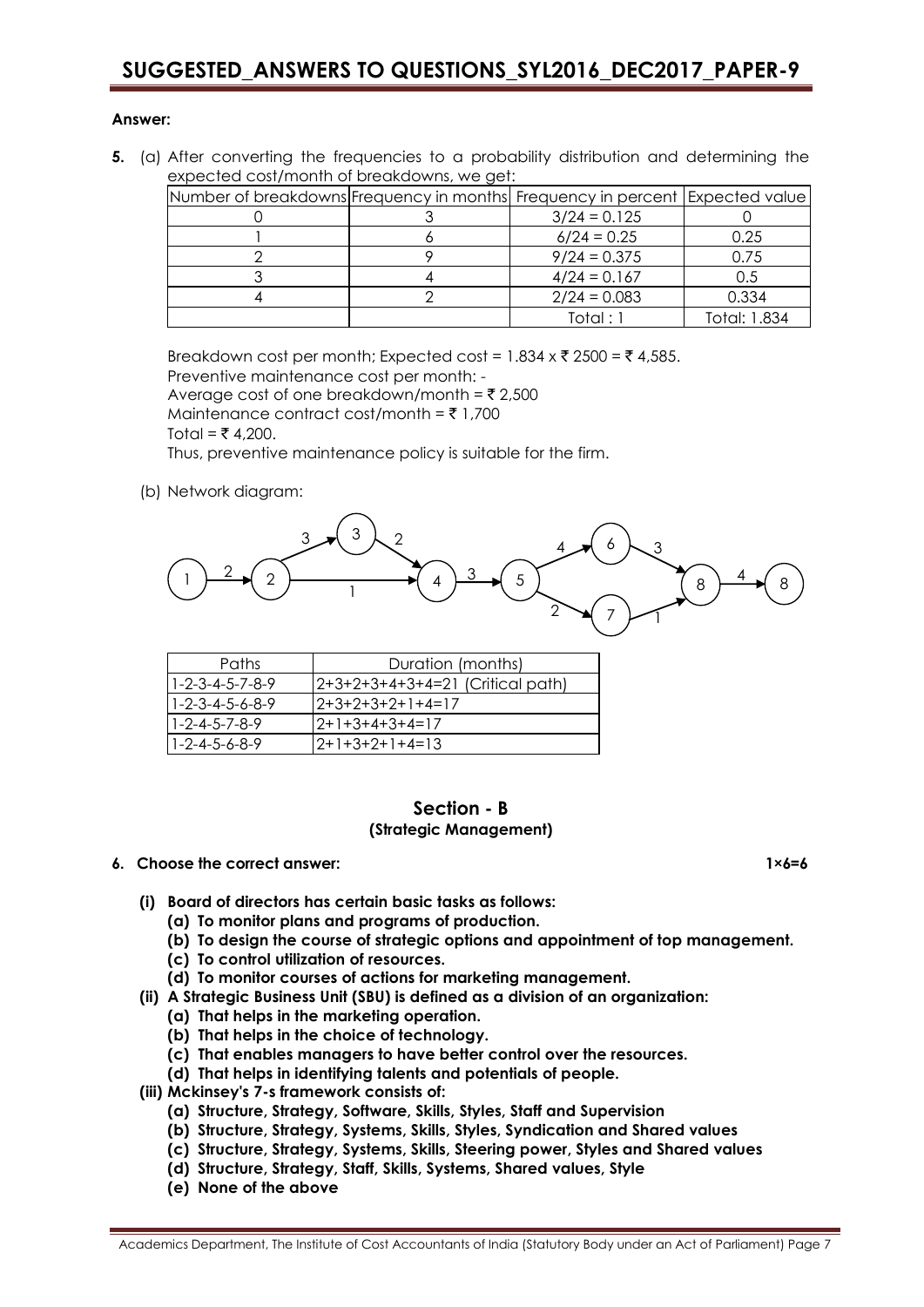- **(iv) What are enduring statements of purpose that distinguish one business from other similar Firms?**
	- **(a) Policies**
	- **(b) Mission statements**
	- **(c) Objectives**
	- **(d) Rules**
	- **(e) Nature of ownership**
- **(v) Outsourcing is the**
	- **(a) spinning off of a value-creating activity to create a new firm.**
	- **(b) selling of a value-creating activity to other firms.**
	- **(c) purchase of a value-creating activity from an external supplier.**
	- **(d) use of computers to obtain value-creating data from the Internet.**
- **(vi) For an actress in Bollywood, her pretty face would be a/an**
	- **(a) Asset**
	- **(b) Strategic asset**
	- **(c) Core competency**
	- **(d) Capability**
	- **(e) All of the above**

#### **Answer:**

- 6. (i) (b)
	- $(ii)$   $(c)$
	- (iii) (d)
	- (iv) (b)
	- $(v)$   $(c)$
	- (vi) (b)

#### **Answer any two questions from the following: 12×2=24**

- **7. (a) Explain, in one or two statements, a Company mission. State any three major objectives. 3+3=6**
	- **(b) Define the term 'Portfolio Analysis'. List the factors influencing Portfolio Strategy. 2+4=6**

#### **Answer:**

7. (a) A Company mission

The mission is a broadly framed but enduring statement of company intent. It embodies the business philosophy of strategic decision makers; implies the image the company seeks to project; reflects the firm's self-concept; indicates the principal product or service areas and primary customer needs the company will attempt to satisfy. In short, the mission describes the product, market, and technological areas of emphasis for the business in a way that reflects the values and priorities of the strategic decision makers.

### Objectives:

- 1. To ensure unanimity of purpose within the organisation.
- 2. To provide a basis for motivating the use of the organisation's resources.
- 3. To develop a basis, or standard, for allocating organisational resources.
- 4. To establish a general tone or organisational climate, for example, to suggest a businesslike operation.
- 5. To serve as a focal point for those who can identify with the organisation's purpose and direction, and to deter those who cannot from participating further in the organisation's activities.
- 6. To facilitate the translation of objectives and goals into a work structure involving the assignment of tasks to responsible elements within the organisation.
- 7. To specify organisational purposes and the translation of these purposes into goals in such a way that cost, time, and performance parameters can be assessed and controlled.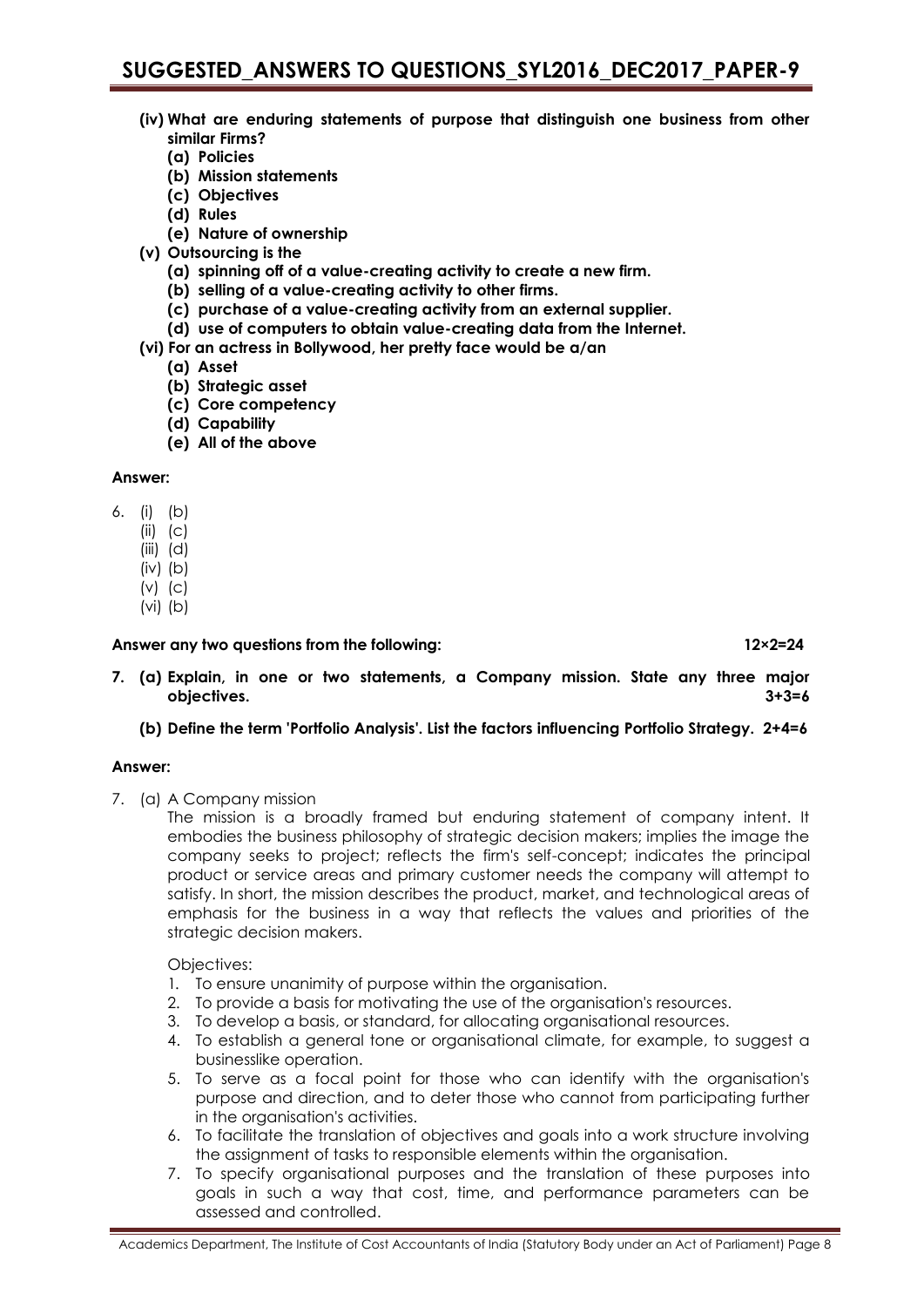- (b) Portfolio analysis is a term used in describing methods of analysing a product -market portfolio with the following aims.
	- (i) To identify the current strengths and weaknesses of an organisation's products in its markets, and the state of growth or decline in each of these markets.
	- (ii) To identify what strategy is needed to maintain a strong position or improve a weak one.

Factors influencing Portfolio Strategy:

- 1) Mission/Vision.
- 2) Value system.
- 3) Future of Current Business.
- 4) Position on the Portfolio Matrix/PLC.
- 5) Government Policy.
- 6) Competitive Environment.
- 7) Company Resources.
- 8) Supply/Demand Conditions.
- 9) Competitive Moves.
- 10) Portfolio Strategy of Parent.
- 11) Business Environment.

### **8. (a) Explain the terms: (i) Marketing Plan and (ii) Social Marketing. 3+3=6**

### **(b) What is meant by a contingency plan? List its benefits. 2+4=6**

#### **Answer:**

8. (a) (i) Marketing Plan: Marketing plan is a written document that specifies in detail the firms marketing objectives and how marketing management will use the controllable marketing tools such as product design, channels, promotion and pricing to achieve these objectives.

Marketing strategy means finding attractive opportunities and developing profitable ways to capture the market.

A marketing strategy specifies a target market and a related marketing mix. It is a big picture of what a firm will do in some market. The job of planning strategies to guide a whole company is called strategic planning. It is the managerial process of developing and maintaining a match between an organisation's resources and its market opportunities.

- (ii) Social Marketing: Societal marketing concept calls for a customer orientation backed by integrated marketing aimed at generating customer satisfaction and long-run consumer welfare as the key to attaining long-run profitable volume.
- (b) Contingency Plan: A basic premise of good strategic management is that firms plan ways to deal with unfavorable and favorable events before they occur. Too many organizations prepare contingency plans just for unfavorable events; this is a mistake, because both minimizing threats and capitalizing on opportunities can improve a firm's competitive position.

Regardless of how carefully strategies are formulated, implemented, and evaluated, unforeseen events, such as strikes, boycotts, natural disasters, arrival of foreign competitors, and government actions, can make a strategy obsolete. To minimize the impact of potential threats, organizations should develop contingency plans as part of their strategy-evaluation process. Contingency plans can be defined as alternative plans that can be put into effect if certain key events do not occur as expected. Only high-priority areas require the insurance of contingency plans. Strategists cannot and should not try to cover all bases by planning for all possible contingencies. But in any case, contingency plans should be as simple as possible.

Benefits of Contingency Planning:

(i) It will make the future through their proactive planning and advanced preparation.